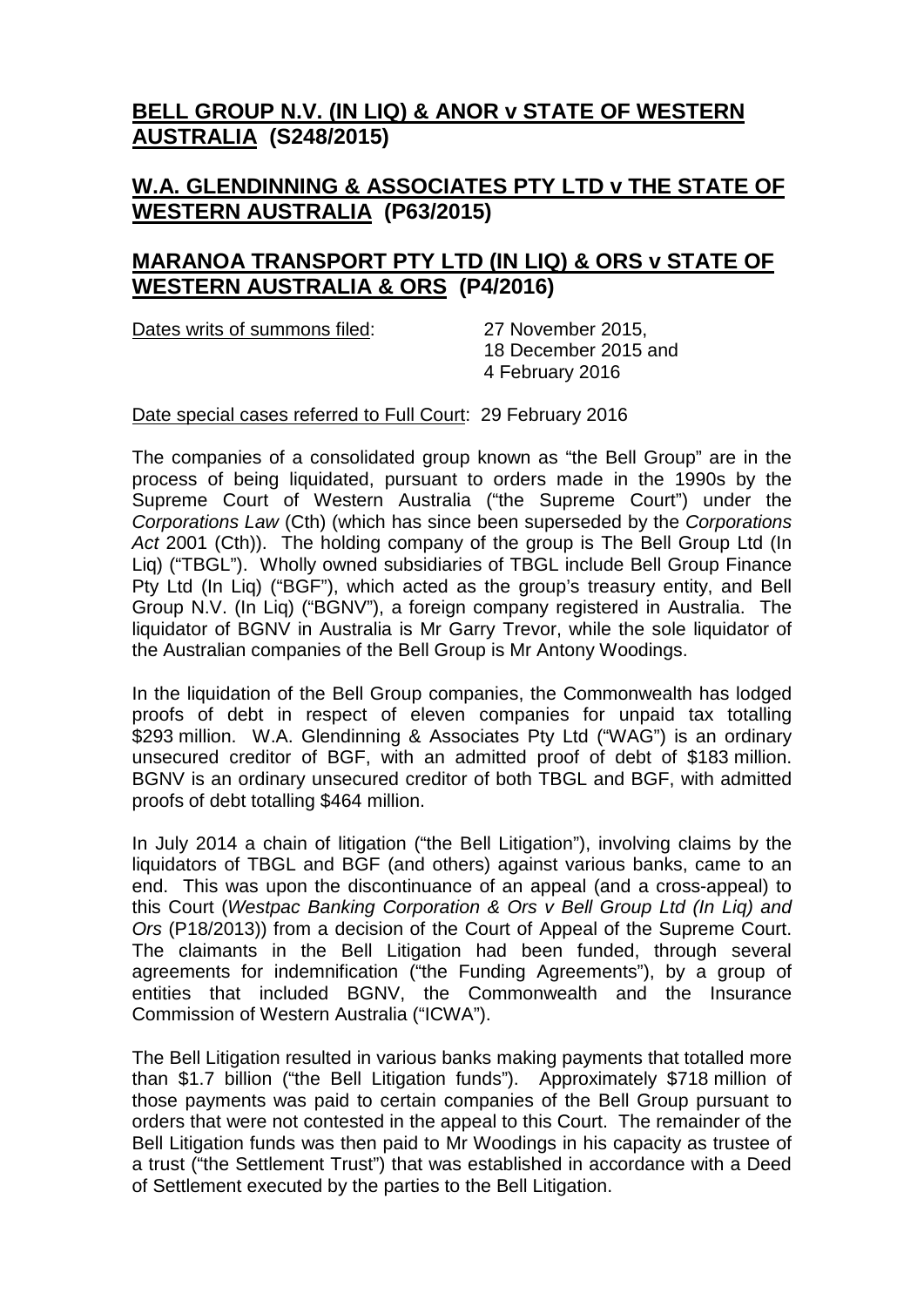On 27 November 2015 the *Bell Group Companies (Finalisation of Matters and Distribution of Proceeds) Act* 2015 (WA) ("the Bell Act") came into force. The Bell Act establishes a body corporate known as "The WA Bell Companies Administrator Authority" ("the Authority"). Section 22 of the Bell Act provides that the property of many of the Bell Group companies, along with property held on trust in relation to the liquidation of those companies, is transferred to the Authority. The objects of the Bell Act stated in s 4 of it include the distribution of the Bell Litigation funds, without further litigation, in accordance with the substance of the Funding Agreements.

At the time of writing, various proceedings commenced in 2014 were underway in the Supreme Court in relation to the distribution of funds received by Mr Woodings from the Bell Litigation. An application to the Supreme Court by BGNV for the dismissal of one of those proceedings became the subject of an application for removal into this Court (*Bell Group N.V. (In Liq) v The Insurance Commission of Western Australia & Ors* (S247/2015)). On 18 March 2016 Justice Bell stood that application for removal over to a date to be fixed.

On 27 November 2015, Mr Trevor and BGNV filed a writ of summons and a statement of claim ("SOC") in this Court, commencing proceedings to challenge the validity of the Bell Act. Similar proceedings were then commenced by WAG, followed by proceedings brought by Maranoa Transport Pty Ltd (In Liq) ("Maranoa"), an Australian company of the Bell Group which is not a subject of the Bell Act. In the latter proceeding Mr Woodings is also a plaintiff, in his capacities as liquidator of Maranoa and as trustee of the Settlement Trust.

In all three proceedings the respective plaintiffs have filed a Notice of a Constitutional Matter. The Attorneys-General of Victoria, South Australia, Tasmania, Queensland and New South Wales are all intervening in each of the proceedings. The Federal Commissioner of Taxation has also applied for leave to intervene in all three proceedings.

In each proceeding the parties filed an amended special case, stating questions that were then referred by Justice Bell for consideration by a Full Court.

In proceeding S248/2015, the referred questions are as follows:

- 1. Do the plaintiffs have standing to seek relief in respect of the alleged invalidity of Parts 3 and 4 of the Bell Act on the grounds alleged in paragraph 56 of the SOC?
- 1A. Does any justiciable controversy arise in respect of the alleged invalidity of Parts 3 and 4 of the Bell Act on the grounds alleged in paragraphs 56.1 and 56.2 of the SOC insofar as the grounds rely on former s 215 of the *Income Tax Assessment Act* 1936 (Cth) ("the ITAA 1936") (and alternatively, s 260- 45 of Schedule 1 to the *Taxation Administration Act* 1953 (Cth) ("the TAA"))?
- 2. Is the Bell Act invalid in its entirety?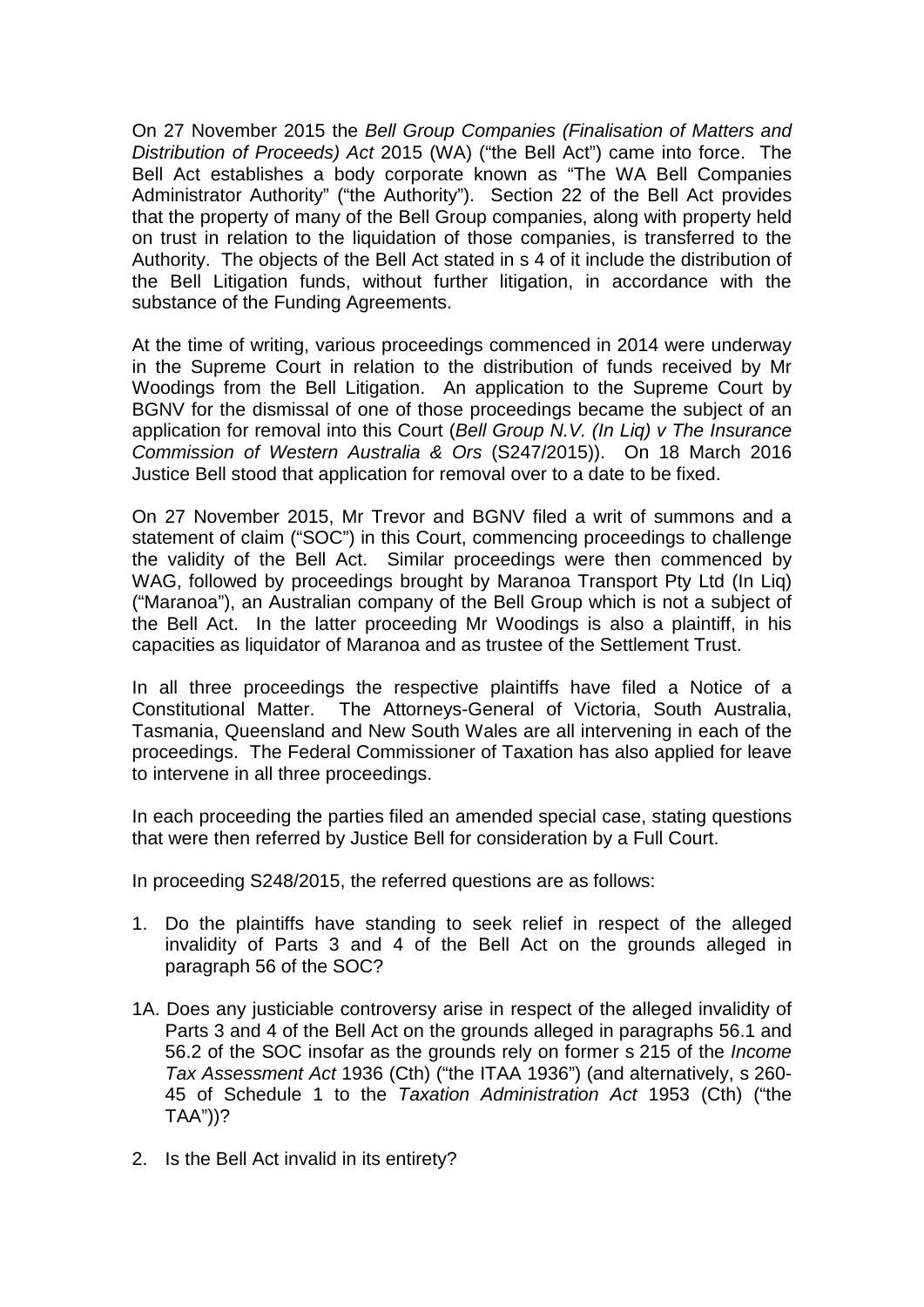- 3. If the answer to question 2 is "no", are any of the provisions of Parts 3 and 4 and any of ss 48, 54, 55, 56, 58 and 69 to 74 of the Bell Act invalid (and, if so, to what extent)?
- 4. If the answer to question 3 is "yes", is the invalid provision severable from the rest of the Act (and if so, to what extent)?
- 5. Who should pay the costs of the special case?

In proceeding P63/2015, the questions are:

- 1. Do the plaintiffs have standing to seek relief in respect of the alleged invalidity of Parts 3 and 4 of the Bell Act on the grounds alleged in paragraphs 56 to 58 of the SOC?
- 2. Does any justiciable controversy arise in respect of the alleged invalidity of Parts 3 and 4 of the Bell Act on the grounds alleged in paragraphs 56.1 and 56.2 of the SOC insofar as the grounds rely upon s 215 of the ITAA 1936 (alternatively, s 260-45 of Schedule 1 to the TAA)?
- 3. Are any of the provisions of Parts 3 and 4 and any of ss 51, 52 and 73 of the Bell Act invalid (and, if so, which and to what extent):
	- (a) by the operation of s 109 of the Commonwealth Constitution by reason of:
		- (i) inconsistency between that provision (as a law of the State of Western Australia) and:
			- (1) the ITAA 1936, the *Income Tax Assessment Act* 1997 (Cth) ("the ITAA 1997") or the TAA, on the grounds alleged in paragraphs 56 to 58 of the SOC; further or alternatively
			- (2) the Corporations Act, on the grounds alleged in paragraphs 72 to 88 of the SOC; further or alternatively
			- (3) s 39(2) of the *Judiciary Act* 1903 (Cth), on the grounds alleged in paragraphs 59 to 68 of the SOC?; further or alternatively
	- (b) because it infringes Chapter III of the Constitution, on the grounds alleged in paragraphs 59 to 68 of the SOC?
- 4. If any provisions of the Bell Act are invalid, are they severable from the rest of the Act (and, if so, to what extent); or is the Bell Act invalid in its entirety?
- 5. Is the Bell Act invalid in its entirety because it infringes Chapter III of the Constitution on the grounds alleged in paragraphs 69 and 71 of the SOC?
- 6. Who should pay the costs of the special case?

In proceeding P4/2016, the questions are: